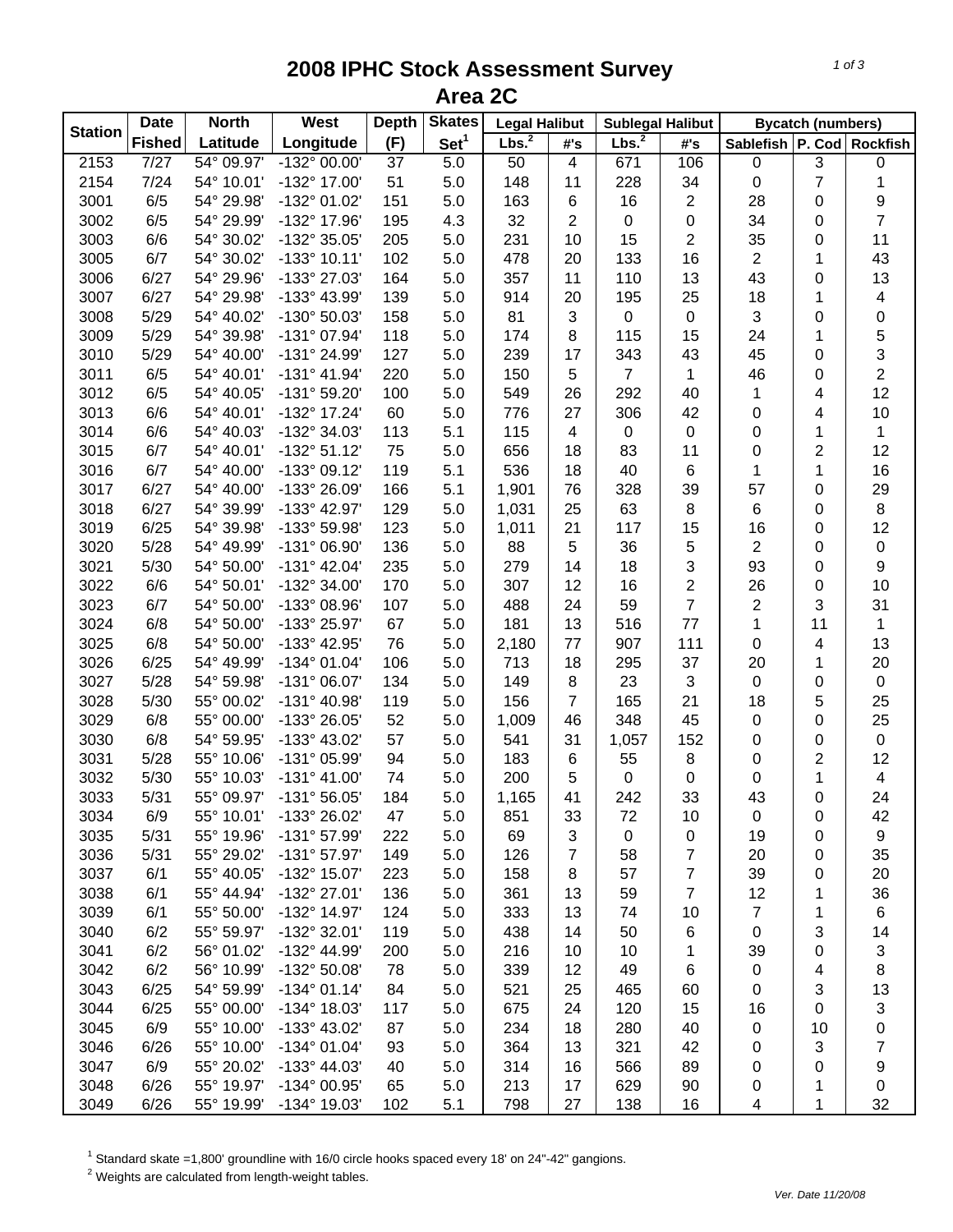## **2008 IPHC Stock Assessment Survey Area 2C**

| Set <sup>1</sup><br>Lbs. <sup>2</sup><br>Lbs. <sup>2</sup><br>Longitude<br><b>Fished</b><br>Latitude<br>(F)<br>Sablefish   P. Cod   Rockfish<br>#'s<br>#'s<br>25<br>12<br>6/26<br>55° 19.99'<br>$-134^{\circ}36.02'$<br>113<br>5.0<br>697<br>111<br>$\overline{13}$<br>$\overline{15}$<br>3050<br>1<br>6/23<br>61<br>8<br>3051<br>55° 30.02'<br>$-134^{\circ}$ 01.00'<br>50<br>5.0<br>382<br>19<br>461<br>0<br>$\mathbf 0$<br>13<br>3052<br>6/23<br>92<br>55<br>$\,8\,$<br>$\overline{c}$<br>55° 29.99'<br>-134° 19.00'<br>5.0<br>346<br>16<br>$\boldsymbol{0}$<br>6/24<br>12<br>13<br>0<br>3053<br>55° 29.98'<br>-134° 37.06'<br>110<br>5.0<br>357<br>11<br>88<br>1<br>6/24<br>$\,8\,$<br>39<br>4<br>3054<br>55° 29.99'<br>$-134^{\circ} 54.08'$<br>159<br>5.0<br>1,127<br>39<br>73<br>0<br>6/23<br>104<br>33<br>95<br>12<br>8<br>3<br>19<br>3055<br>55° 39.99'<br>$-134^{\circ}$ 01.10'<br>5.0<br>704<br>$\overline{7}$<br>6/23<br>5.1<br>807<br>37<br>54<br>4<br>$\pmb{0}$<br>$\mathbf{1}$<br>3056<br>55° 40.00'<br>$-134^{\circ}$ 19.19'<br>114<br>$\overline{7}$<br>$\boldsymbol{9}$<br>$\overline{7}$<br>9<br>6/24<br>113<br>5.0<br>50<br>3057<br>55° 39.99'<br>-134° 36.95'<br>1,015<br>39<br>$\boldsymbol{9}$<br>39<br>6/24<br>5.0<br>4<br>3058<br>55° 40.01'<br>$-134^{\circ} 55.00'$<br>109<br>314<br>13<br>30<br>0<br>6/10<br>25<br>56<br>6<br>$\mathbf 0$<br>7<br>20<br>3059<br>55° 50.00'<br>-133° 25.99'<br>40<br>5.0<br>641<br>6/10<br>23<br>83<br>10<br>20<br>3060<br>55° 50.00'<br>$-133^{\circ}$ 44.04'<br>72<br>5.0<br>975<br>1<br>0<br>157<br>25<br>2<br>$\boldsymbol{9}$<br>3061<br>6/10<br>-134° 02.01'<br>5.0<br>672<br>29<br>$\overline{7}$<br>55° 49.98'<br>1<br>32<br>81<br>36<br>4<br>3062<br>6/14<br>55° 50.00'<br>-134° 36.98'<br>5.1<br>1,039<br>18<br>$\boldsymbol{0}$<br>0<br>5<br>55<br>3063<br>6/15<br>55° 50.00'<br>$-134^{\circ} 55.08'$<br>101<br>5.0<br>150<br>6<br>40<br>1<br>5<br>127<br>12<br>8<br>3064<br>6/15<br>55° 50.01'<br>$-135^{\circ}$ 13.01'<br>5.1<br>354<br>18<br>104<br>0<br>$\overline{\mathcal{A}}$<br>12<br>3065<br>6/10<br>55° 55.00'<br>-133° 35.00'<br>44<br>5.0<br>357<br>20<br>103<br>15<br>0<br>13<br>55<br>12<br>$\overline{2}$<br>3066<br>6/14<br>56° 00.00'<br>$-134^{\circ}$ 01.97'<br>5.0<br>218<br>9<br>147<br>22<br>0<br>6/14<br>51<br>31<br>3<br>27<br>3067<br>56° 00.00'<br>-134° 20.02'<br>5.0<br>515<br>20<br>229<br>0<br>6/14<br>206<br>23<br>93<br>8<br>3068<br>56° 00.00'<br>-134° 37.97'<br>5.0<br>933<br>39<br>195<br>0<br>12<br>6/15<br>4<br>3069<br>55° 59.99'<br>$-134^{\circ} 54.97'$<br>197<br>5.0<br>426<br>16<br>28<br>112<br>0<br>5<br>18<br>6/15<br>0<br>3070<br>56° 00.02'<br>-135° 12.94'<br>201<br>5.0<br>50<br>39<br>84<br>1,463<br>3<br>$\overline{7}$<br>6/19<br>5.1<br>28<br>11<br>$\boldsymbol{7}$<br>3071<br>56° 10.01'<br>$-133^{\circ}$ 44.02'<br>165<br>652<br>24<br>9<br>6/18<br>69<br>354<br>46<br>3<br>3072<br>56° 09.69'<br>-134° 19.98'<br>5.0<br>958<br>44<br>$\mathbf 0$<br>30<br>6/17<br>140<br>278<br>35<br>40<br>3073<br>56° 10.00'<br>$-134^{\circ}38.12'$<br>5.0<br>1,005<br>35<br>14<br>6/17<br>5.0<br>71<br>3<br>$\pmb{0}$<br>3074<br>56° 10.00'<br>$-134^{\circ} 55.94'$<br>100<br>1,055<br>59<br>575<br>14<br>6/16<br>5.0<br>15<br>0<br>3075<br>56° 10.00'<br>-135° 13.90'<br>154<br>558<br>19<br>113<br>79<br>1<br>6/19<br>$\boldsymbol{9}$<br>17<br>14<br>3076<br>56° 20.01'<br>-133° 44.06'<br>115<br>5.0<br>294<br>13<br>30<br>$\overline{\mathbf{4}}$<br>$\overline{c}$<br>6/18<br>25<br>21<br>5<br>3077<br>56° 20.03'<br>-134° 20.04'<br>84<br>5.0<br>439<br>18<br>179<br>3<br>25<br>17<br>$\overline{2}$<br>3078<br>6/17<br>56° 20.01'<br>58<br>5.0<br>10<br>116<br>$-134^{\circ} 56.00'$<br>320<br>23<br>34<br>3079<br>6/16<br>56° 20.00'<br>$-135°$ 14.13'<br>87<br>5.0<br>972<br>34<br>265<br>1<br>15<br>39<br>3080<br>6/16<br>56° 19.99'<br>-135° 32.09'<br>110<br>5.0<br>227<br>12<br>148<br>18<br>5<br>$\pmb{0}$<br>$\overline{7}$<br>8<br>3081<br>6/19<br>56° 29.00'<br>-133° 43.97'<br>45<br>5.0<br>377<br>13<br>150<br>21<br>1<br>3082<br>6/18<br>56° 29.88'<br>-134° 20.95'<br>112<br>5.1<br>19<br>461<br>30<br>21<br>1<br>347<br>60<br>3083<br>59<br>5.0<br>25<br>33<br>17<br>7/30<br>56° 30.00'<br>$-135°$ 15.10'<br>459<br>246<br>$\boldsymbol{0}$<br>$\mathbf 0$<br>7/30<br>3<br>56° 30.00'<br>-135° 33.02'<br>5.0<br>13<br>71<br>105<br>3084<br>84<br>354<br>10<br>0<br>3085<br>7/30<br>56° 40.12'<br>$-135^{\circ}$ 15.01'<br>22<br>5.0<br>21<br>4<br>9<br>379<br>14<br>0<br>0<br>3086<br>7/31<br>56° 40.00'<br>-135° 33.96'<br>74<br>5.0<br>15<br>82<br>47<br>499<br>10<br>1<br>0<br>3087<br>7/31<br>56° 40.00'<br>-135° 51.94'<br>132<br>5.0<br>21<br>50<br>2<br>23<br>385<br>6<br>44<br>8/12<br>3088<br>56° 50.00'<br>-132° 50.01'<br>114<br>4.9<br>39<br>0<br>$\pmb{0}$<br>681<br>376<br>44<br>$\mathbf 0$<br>5<br>3089<br>7/31<br>56° 50.00'<br>-135° 52.06'<br>5.0<br>17<br>61<br>103<br>396<br>8<br>14<br>1<br>3090<br>8/12<br>56° 57.00'<br>-132° 58.05'<br>74<br>5.0<br>0<br>123<br>9<br>74<br>11<br>1<br>0<br>3091<br>8/10<br>57° 00.00'<br>-134° 20.90'<br>5.0<br>2<br>127<br>192<br>332<br>14<br>19<br>11<br>0<br>7/29<br>57° 00.00'<br>$-136°00.17'$<br>5.0<br>271<br>34<br>58<br>3092<br>57<br>417<br>15<br>0<br>0<br>8/12<br>5.0<br>2<br>3093<br>57° 03.00'<br>$-133^{\circ}$ 05.12'<br>78<br>129<br>5<br>50<br>8<br>0<br>6<br>8/10<br>57° 10.00'<br>5.0<br>3<br>3094<br>-133° 44.93'<br>181<br>531<br>20<br>34<br>5<br>86<br>14<br>3095<br>5.0<br>8/10<br>57° 09.98'<br>-134° 02.52'<br>167<br>421<br>19<br>62<br>8<br>16<br>100<br>0<br>3096<br>5.0<br>$\overline{c}$<br>47<br>8/11<br>57° 09.95'<br>-134° 39.93'<br>198<br>18<br>73<br>547<br>15<br>1<br>3097<br>7/29<br>57° 10.00'<br>$-135^{\circ} 54.10'$<br>36<br>5.0<br>423<br>12<br>34<br>27<br>260<br>0<br>0<br>7/29<br>57° 10.00'<br>-136° 11.97'<br>12<br>3098<br>116<br>5.0<br>33<br>100<br>12<br>35<br>3<br>726<br>3099<br>8/9<br>57° 20.00'<br>-133° 26.16'<br>23<br>542<br>84<br>76<br>5.0<br>480<br>$\pmb{0}$<br>$\pmb{0}$<br>0 |                | <b>Date</b> | <b>North</b> | West | <b>Depth</b> | <b>Skates</b> | <b>Legal Halibut</b> | <b>Sublegal Halibut</b> |  | <b>Bycatch (numbers)</b> |  |
|------------------------------------------------------------------------------------------------------------------------------------------------------------------------------------------------------------------------------------------------------------------------------------------------------------------------------------------------------------------------------------------------------------------------------------------------------------------------------------------------------------------------------------------------------------------------------------------------------------------------------------------------------------------------------------------------------------------------------------------------------------------------------------------------------------------------------------------------------------------------------------------------------------------------------------------------------------------------------------------------------------------------------------------------------------------------------------------------------------------------------------------------------------------------------------------------------------------------------------------------------------------------------------------------------------------------------------------------------------------------------------------------------------------------------------------------------------------------------------------------------------------------------------------------------------------------------------------------------------------------------------------------------------------------------------------------------------------------------------------------------------------------------------------------------------------------------------------------------------------------------------------------------------------------------------------------------------------------------------------------------------------------------------------------------------------------------------------------------------------------------------------------------------------------------------------------------------------------------------------------------------------------------------------------------------------------------------------------------------------------------------------------------------------------------------------------------------------------------------------------------------------------------------------------------------------------------------------------------------------------------------------------------------------------------------------------------------------------------------------------------------------------------------------------------------------------------------------------------------------------------------------------------------------------------------------------------------------------------------------------------------------------------------------------------------------------------------------------------------------------------------------------------------------------------------------------------------------------------------------------------------------------------------------------------------------------------------------------------------------------------------------------------------------------------------------------------------------------------------------------------------------------------------------------------------------------------------------------------------------------------------------------------------------------------------------------------------------------------------------------------------------------------------------------------------------------------------------------------------------------------------------------------------------------------------------------------------------------------------------------------------------------------------------------------------------------------------------------------------------------------------------------------------------------------------------------------------------------------------------------------------------------------------------------------------------------------------------------------------------------------------------------------------------------------------------------------------------------------------------------------------------------------------------------------------------------------------------------------------------------------------------------------------------------------------------------------------------------------------------------------------------------------------------------------------------------------------------------------------------------------------------------------------------------------------------------------------------------------------------------------------------------------------------------------------------------------------------------------------------------------------------------------------------------------------------------------------------------------------------------------------------------------------------------------------------------------------------------------------------------------------------------------------------------------------------------------------------------------------------------------------------------------------------------------------------------------------------------------------------------------------------------------------------------------------------------------------------------------------------------------------------------------------------------------------------------------------------------------------------------------------------------------------------------------------------------------------------------------------------------------------------------------------------------------------|----------------|-------------|--------------|------|--------------|---------------|----------------------|-------------------------|--|--------------------------|--|
|                                                                                                                                                                                                                                                                                                                                                                                                                                                                                                                                                                                                                                                                                                                                                                                                                                                                                                                                                                                                                                                                                                                                                                                                                                                                                                                                                                                                                                                                                                                                                                                                                                                                                                                                                                                                                                                                                                                                                                                                                                                                                                                                                                                                                                                                                                                                                                                                                                                                                                                                                                                                                                                                                                                                                                                                                                                                                                                                                                                                                                                                                                                                                                                                                                                                                                                                                                                                                                                                                                                                                                                                                                                                                                                                                                                                                                                                                                                                                                                                                                                                                                                                                                                                                                                                                                                                                                                                                                                                                                                                                                                                                                                                                                                                                                                                                                                                                                                                                                                                                                                                                                                                                                                                                                                                                                                                                                                                                                                                                                                                                                                                                                                                                                                                                                                                                                                                                                                                                                                                                                                            | <b>Station</b> |             |              |      |              |               |                      |                         |  |                          |  |
|                                                                                                                                                                                                                                                                                                                                                                                                                                                                                                                                                                                                                                                                                                                                                                                                                                                                                                                                                                                                                                                                                                                                                                                                                                                                                                                                                                                                                                                                                                                                                                                                                                                                                                                                                                                                                                                                                                                                                                                                                                                                                                                                                                                                                                                                                                                                                                                                                                                                                                                                                                                                                                                                                                                                                                                                                                                                                                                                                                                                                                                                                                                                                                                                                                                                                                                                                                                                                                                                                                                                                                                                                                                                                                                                                                                                                                                                                                                                                                                                                                                                                                                                                                                                                                                                                                                                                                                                                                                                                                                                                                                                                                                                                                                                                                                                                                                                                                                                                                                                                                                                                                                                                                                                                                                                                                                                                                                                                                                                                                                                                                                                                                                                                                                                                                                                                                                                                                                                                                                                                                                            |                |             |              |      |              |               |                      |                         |  |                          |  |
|                                                                                                                                                                                                                                                                                                                                                                                                                                                                                                                                                                                                                                                                                                                                                                                                                                                                                                                                                                                                                                                                                                                                                                                                                                                                                                                                                                                                                                                                                                                                                                                                                                                                                                                                                                                                                                                                                                                                                                                                                                                                                                                                                                                                                                                                                                                                                                                                                                                                                                                                                                                                                                                                                                                                                                                                                                                                                                                                                                                                                                                                                                                                                                                                                                                                                                                                                                                                                                                                                                                                                                                                                                                                                                                                                                                                                                                                                                                                                                                                                                                                                                                                                                                                                                                                                                                                                                                                                                                                                                                                                                                                                                                                                                                                                                                                                                                                                                                                                                                                                                                                                                                                                                                                                                                                                                                                                                                                                                                                                                                                                                                                                                                                                                                                                                                                                                                                                                                                                                                                                                                            |                |             |              |      |              |               |                      |                         |  |                          |  |
|                                                                                                                                                                                                                                                                                                                                                                                                                                                                                                                                                                                                                                                                                                                                                                                                                                                                                                                                                                                                                                                                                                                                                                                                                                                                                                                                                                                                                                                                                                                                                                                                                                                                                                                                                                                                                                                                                                                                                                                                                                                                                                                                                                                                                                                                                                                                                                                                                                                                                                                                                                                                                                                                                                                                                                                                                                                                                                                                                                                                                                                                                                                                                                                                                                                                                                                                                                                                                                                                                                                                                                                                                                                                                                                                                                                                                                                                                                                                                                                                                                                                                                                                                                                                                                                                                                                                                                                                                                                                                                                                                                                                                                                                                                                                                                                                                                                                                                                                                                                                                                                                                                                                                                                                                                                                                                                                                                                                                                                                                                                                                                                                                                                                                                                                                                                                                                                                                                                                                                                                                                                            |                |             |              |      |              |               |                      |                         |  |                          |  |
|                                                                                                                                                                                                                                                                                                                                                                                                                                                                                                                                                                                                                                                                                                                                                                                                                                                                                                                                                                                                                                                                                                                                                                                                                                                                                                                                                                                                                                                                                                                                                                                                                                                                                                                                                                                                                                                                                                                                                                                                                                                                                                                                                                                                                                                                                                                                                                                                                                                                                                                                                                                                                                                                                                                                                                                                                                                                                                                                                                                                                                                                                                                                                                                                                                                                                                                                                                                                                                                                                                                                                                                                                                                                                                                                                                                                                                                                                                                                                                                                                                                                                                                                                                                                                                                                                                                                                                                                                                                                                                                                                                                                                                                                                                                                                                                                                                                                                                                                                                                                                                                                                                                                                                                                                                                                                                                                                                                                                                                                                                                                                                                                                                                                                                                                                                                                                                                                                                                                                                                                                                                            |                |             |              |      |              |               |                      |                         |  |                          |  |
|                                                                                                                                                                                                                                                                                                                                                                                                                                                                                                                                                                                                                                                                                                                                                                                                                                                                                                                                                                                                                                                                                                                                                                                                                                                                                                                                                                                                                                                                                                                                                                                                                                                                                                                                                                                                                                                                                                                                                                                                                                                                                                                                                                                                                                                                                                                                                                                                                                                                                                                                                                                                                                                                                                                                                                                                                                                                                                                                                                                                                                                                                                                                                                                                                                                                                                                                                                                                                                                                                                                                                                                                                                                                                                                                                                                                                                                                                                                                                                                                                                                                                                                                                                                                                                                                                                                                                                                                                                                                                                                                                                                                                                                                                                                                                                                                                                                                                                                                                                                                                                                                                                                                                                                                                                                                                                                                                                                                                                                                                                                                                                                                                                                                                                                                                                                                                                                                                                                                                                                                                                                            |                |             |              |      |              |               |                      |                         |  |                          |  |
|                                                                                                                                                                                                                                                                                                                                                                                                                                                                                                                                                                                                                                                                                                                                                                                                                                                                                                                                                                                                                                                                                                                                                                                                                                                                                                                                                                                                                                                                                                                                                                                                                                                                                                                                                                                                                                                                                                                                                                                                                                                                                                                                                                                                                                                                                                                                                                                                                                                                                                                                                                                                                                                                                                                                                                                                                                                                                                                                                                                                                                                                                                                                                                                                                                                                                                                                                                                                                                                                                                                                                                                                                                                                                                                                                                                                                                                                                                                                                                                                                                                                                                                                                                                                                                                                                                                                                                                                                                                                                                                                                                                                                                                                                                                                                                                                                                                                                                                                                                                                                                                                                                                                                                                                                                                                                                                                                                                                                                                                                                                                                                                                                                                                                                                                                                                                                                                                                                                                                                                                                                                            |                |             |              |      |              |               |                      |                         |  |                          |  |
|                                                                                                                                                                                                                                                                                                                                                                                                                                                                                                                                                                                                                                                                                                                                                                                                                                                                                                                                                                                                                                                                                                                                                                                                                                                                                                                                                                                                                                                                                                                                                                                                                                                                                                                                                                                                                                                                                                                                                                                                                                                                                                                                                                                                                                                                                                                                                                                                                                                                                                                                                                                                                                                                                                                                                                                                                                                                                                                                                                                                                                                                                                                                                                                                                                                                                                                                                                                                                                                                                                                                                                                                                                                                                                                                                                                                                                                                                                                                                                                                                                                                                                                                                                                                                                                                                                                                                                                                                                                                                                                                                                                                                                                                                                                                                                                                                                                                                                                                                                                                                                                                                                                                                                                                                                                                                                                                                                                                                                                                                                                                                                                                                                                                                                                                                                                                                                                                                                                                                                                                                                                            |                |             |              |      |              |               |                      |                         |  |                          |  |
|                                                                                                                                                                                                                                                                                                                                                                                                                                                                                                                                                                                                                                                                                                                                                                                                                                                                                                                                                                                                                                                                                                                                                                                                                                                                                                                                                                                                                                                                                                                                                                                                                                                                                                                                                                                                                                                                                                                                                                                                                                                                                                                                                                                                                                                                                                                                                                                                                                                                                                                                                                                                                                                                                                                                                                                                                                                                                                                                                                                                                                                                                                                                                                                                                                                                                                                                                                                                                                                                                                                                                                                                                                                                                                                                                                                                                                                                                                                                                                                                                                                                                                                                                                                                                                                                                                                                                                                                                                                                                                                                                                                                                                                                                                                                                                                                                                                                                                                                                                                                                                                                                                                                                                                                                                                                                                                                                                                                                                                                                                                                                                                                                                                                                                                                                                                                                                                                                                                                                                                                                                                            |                |             |              |      |              |               |                      |                         |  |                          |  |
|                                                                                                                                                                                                                                                                                                                                                                                                                                                                                                                                                                                                                                                                                                                                                                                                                                                                                                                                                                                                                                                                                                                                                                                                                                                                                                                                                                                                                                                                                                                                                                                                                                                                                                                                                                                                                                                                                                                                                                                                                                                                                                                                                                                                                                                                                                                                                                                                                                                                                                                                                                                                                                                                                                                                                                                                                                                                                                                                                                                                                                                                                                                                                                                                                                                                                                                                                                                                                                                                                                                                                                                                                                                                                                                                                                                                                                                                                                                                                                                                                                                                                                                                                                                                                                                                                                                                                                                                                                                                                                                                                                                                                                                                                                                                                                                                                                                                                                                                                                                                                                                                                                                                                                                                                                                                                                                                                                                                                                                                                                                                                                                                                                                                                                                                                                                                                                                                                                                                                                                                                                                            |                |             |              |      |              |               |                      |                         |  |                          |  |
|                                                                                                                                                                                                                                                                                                                                                                                                                                                                                                                                                                                                                                                                                                                                                                                                                                                                                                                                                                                                                                                                                                                                                                                                                                                                                                                                                                                                                                                                                                                                                                                                                                                                                                                                                                                                                                                                                                                                                                                                                                                                                                                                                                                                                                                                                                                                                                                                                                                                                                                                                                                                                                                                                                                                                                                                                                                                                                                                                                                                                                                                                                                                                                                                                                                                                                                                                                                                                                                                                                                                                                                                                                                                                                                                                                                                                                                                                                                                                                                                                                                                                                                                                                                                                                                                                                                                                                                                                                                                                                                                                                                                                                                                                                                                                                                                                                                                                                                                                                                                                                                                                                                                                                                                                                                                                                                                                                                                                                                                                                                                                                                                                                                                                                                                                                                                                                                                                                                                                                                                                                                            |                |             |              |      |              |               |                      |                         |  |                          |  |
|                                                                                                                                                                                                                                                                                                                                                                                                                                                                                                                                                                                                                                                                                                                                                                                                                                                                                                                                                                                                                                                                                                                                                                                                                                                                                                                                                                                                                                                                                                                                                                                                                                                                                                                                                                                                                                                                                                                                                                                                                                                                                                                                                                                                                                                                                                                                                                                                                                                                                                                                                                                                                                                                                                                                                                                                                                                                                                                                                                                                                                                                                                                                                                                                                                                                                                                                                                                                                                                                                                                                                                                                                                                                                                                                                                                                                                                                                                                                                                                                                                                                                                                                                                                                                                                                                                                                                                                                                                                                                                                                                                                                                                                                                                                                                                                                                                                                                                                                                                                                                                                                                                                                                                                                                                                                                                                                                                                                                                                                                                                                                                                                                                                                                                                                                                                                                                                                                                                                                                                                                                                            |                |             |              |      |              |               |                      |                         |  |                          |  |
|                                                                                                                                                                                                                                                                                                                                                                                                                                                                                                                                                                                                                                                                                                                                                                                                                                                                                                                                                                                                                                                                                                                                                                                                                                                                                                                                                                                                                                                                                                                                                                                                                                                                                                                                                                                                                                                                                                                                                                                                                                                                                                                                                                                                                                                                                                                                                                                                                                                                                                                                                                                                                                                                                                                                                                                                                                                                                                                                                                                                                                                                                                                                                                                                                                                                                                                                                                                                                                                                                                                                                                                                                                                                                                                                                                                                                                                                                                                                                                                                                                                                                                                                                                                                                                                                                                                                                                                                                                                                                                                                                                                                                                                                                                                                                                                                                                                                                                                                                                                                                                                                                                                                                                                                                                                                                                                                                                                                                                                                                                                                                                                                                                                                                                                                                                                                                                                                                                                                                                                                                                                            |                |             |              |      |              |               |                      |                         |  |                          |  |
|                                                                                                                                                                                                                                                                                                                                                                                                                                                                                                                                                                                                                                                                                                                                                                                                                                                                                                                                                                                                                                                                                                                                                                                                                                                                                                                                                                                                                                                                                                                                                                                                                                                                                                                                                                                                                                                                                                                                                                                                                                                                                                                                                                                                                                                                                                                                                                                                                                                                                                                                                                                                                                                                                                                                                                                                                                                                                                                                                                                                                                                                                                                                                                                                                                                                                                                                                                                                                                                                                                                                                                                                                                                                                                                                                                                                                                                                                                                                                                                                                                                                                                                                                                                                                                                                                                                                                                                                                                                                                                                                                                                                                                                                                                                                                                                                                                                                                                                                                                                                                                                                                                                                                                                                                                                                                                                                                                                                                                                                                                                                                                                                                                                                                                                                                                                                                                                                                                                                                                                                                                                            |                |             |              |      |              |               |                      |                         |  |                          |  |
|                                                                                                                                                                                                                                                                                                                                                                                                                                                                                                                                                                                                                                                                                                                                                                                                                                                                                                                                                                                                                                                                                                                                                                                                                                                                                                                                                                                                                                                                                                                                                                                                                                                                                                                                                                                                                                                                                                                                                                                                                                                                                                                                                                                                                                                                                                                                                                                                                                                                                                                                                                                                                                                                                                                                                                                                                                                                                                                                                                                                                                                                                                                                                                                                                                                                                                                                                                                                                                                                                                                                                                                                                                                                                                                                                                                                                                                                                                                                                                                                                                                                                                                                                                                                                                                                                                                                                                                                                                                                                                                                                                                                                                                                                                                                                                                                                                                                                                                                                                                                                                                                                                                                                                                                                                                                                                                                                                                                                                                                                                                                                                                                                                                                                                                                                                                                                                                                                                                                                                                                                                                            |                |             |              |      |              |               |                      |                         |  |                          |  |
|                                                                                                                                                                                                                                                                                                                                                                                                                                                                                                                                                                                                                                                                                                                                                                                                                                                                                                                                                                                                                                                                                                                                                                                                                                                                                                                                                                                                                                                                                                                                                                                                                                                                                                                                                                                                                                                                                                                                                                                                                                                                                                                                                                                                                                                                                                                                                                                                                                                                                                                                                                                                                                                                                                                                                                                                                                                                                                                                                                                                                                                                                                                                                                                                                                                                                                                                                                                                                                                                                                                                                                                                                                                                                                                                                                                                                                                                                                                                                                                                                                                                                                                                                                                                                                                                                                                                                                                                                                                                                                                                                                                                                                                                                                                                                                                                                                                                                                                                                                                                                                                                                                                                                                                                                                                                                                                                                                                                                                                                                                                                                                                                                                                                                                                                                                                                                                                                                                                                                                                                                                                            |                |             |              |      |              |               |                      |                         |  |                          |  |
|                                                                                                                                                                                                                                                                                                                                                                                                                                                                                                                                                                                                                                                                                                                                                                                                                                                                                                                                                                                                                                                                                                                                                                                                                                                                                                                                                                                                                                                                                                                                                                                                                                                                                                                                                                                                                                                                                                                                                                                                                                                                                                                                                                                                                                                                                                                                                                                                                                                                                                                                                                                                                                                                                                                                                                                                                                                                                                                                                                                                                                                                                                                                                                                                                                                                                                                                                                                                                                                                                                                                                                                                                                                                                                                                                                                                                                                                                                                                                                                                                                                                                                                                                                                                                                                                                                                                                                                                                                                                                                                                                                                                                                                                                                                                                                                                                                                                                                                                                                                                                                                                                                                                                                                                                                                                                                                                                                                                                                                                                                                                                                                                                                                                                                                                                                                                                                                                                                                                                                                                                                                            |                |             |              |      |              |               |                      |                         |  |                          |  |
|                                                                                                                                                                                                                                                                                                                                                                                                                                                                                                                                                                                                                                                                                                                                                                                                                                                                                                                                                                                                                                                                                                                                                                                                                                                                                                                                                                                                                                                                                                                                                                                                                                                                                                                                                                                                                                                                                                                                                                                                                                                                                                                                                                                                                                                                                                                                                                                                                                                                                                                                                                                                                                                                                                                                                                                                                                                                                                                                                                                                                                                                                                                                                                                                                                                                                                                                                                                                                                                                                                                                                                                                                                                                                                                                                                                                                                                                                                                                                                                                                                                                                                                                                                                                                                                                                                                                                                                                                                                                                                                                                                                                                                                                                                                                                                                                                                                                                                                                                                                                                                                                                                                                                                                                                                                                                                                                                                                                                                                                                                                                                                                                                                                                                                                                                                                                                                                                                                                                                                                                                                                            |                |             |              |      |              |               |                      |                         |  |                          |  |
|                                                                                                                                                                                                                                                                                                                                                                                                                                                                                                                                                                                                                                                                                                                                                                                                                                                                                                                                                                                                                                                                                                                                                                                                                                                                                                                                                                                                                                                                                                                                                                                                                                                                                                                                                                                                                                                                                                                                                                                                                                                                                                                                                                                                                                                                                                                                                                                                                                                                                                                                                                                                                                                                                                                                                                                                                                                                                                                                                                                                                                                                                                                                                                                                                                                                                                                                                                                                                                                                                                                                                                                                                                                                                                                                                                                                                                                                                                                                                                                                                                                                                                                                                                                                                                                                                                                                                                                                                                                                                                                                                                                                                                                                                                                                                                                                                                                                                                                                                                                                                                                                                                                                                                                                                                                                                                                                                                                                                                                                                                                                                                                                                                                                                                                                                                                                                                                                                                                                                                                                                                                            |                |             |              |      |              |               |                      |                         |  |                          |  |
|                                                                                                                                                                                                                                                                                                                                                                                                                                                                                                                                                                                                                                                                                                                                                                                                                                                                                                                                                                                                                                                                                                                                                                                                                                                                                                                                                                                                                                                                                                                                                                                                                                                                                                                                                                                                                                                                                                                                                                                                                                                                                                                                                                                                                                                                                                                                                                                                                                                                                                                                                                                                                                                                                                                                                                                                                                                                                                                                                                                                                                                                                                                                                                                                                                                                                                                                                                                                                                                                                                                                                                                                                                                                                                                                                                                                                                                                                                                                                                                                                                                                                                                                                                                                                                                                                                                                                                                                                                                                                                                                                                                                                                                                                                                                                                                                                                                                                                                                                                                                                                                                                                                                                                                                                                                                                                                                                                                                                                                                                                                                                                                                                                                                                                                                                                                                                                                                                                                                                                                                                                                            |                |             |              |      |              |               |                      |                         |  |                          |  |
|                                                                                                                                                                                                                                                                                                                                                                                                                                                                                                                                                                                                                                                                                                                                                                                                                                                                                                                                                                                                                                                                                                                                                                                                                                                                                                                                                                                                                                                                                                                                                                                                                                                                                                                                                                                                                                                                                                                                                                                                                                                                                                                                                                                                                                                                                                                                                                                                                                                                                                                                                                                                                                                                                                                                                                                                                                                                                                                                                                                                                                                                                                                                                                                                                                                                                                                                                                                                                                                                                                                                                                                                                                                                                                                                                                                                                                                                                                                                                                                                                                                                                                                                                                                                                                                                                                                                                                                                                                                                                                                                                                                                                                                                                                                                                                                                                                                                                                                                                                                                                                                                                                                                                                                                                                                                                                                                                                                                                                                                                                                                                                                                                                                                                                                                                                                                                                                                                                                                                                                                                                                            |                |             |              |      |              |               |                      |                         |  |                          |  |
|                                                                                                                                                                                                                                                                                                                                                                                                                                                                                                                                                                                                                                                                                                                                                                                                                                                                                                                                                                                                                                                                                                                                                                                                                                                                                                                                                                                                                                                                                                                                                                                                                                                                                                                                                                                                                                                                                                                                                                                                                                                                                                                                                                                                                                                                                                                                                                                                                                                                                                                                                                                                                                                                                                                                                                                                                                                                                                                                                                                                                                                                                                                                                                                                                                                                                                                                                                                                                                                                                                                                                                                                                                                                                                                                                                                                                                                                                                                                                                                                                                                                                                                                                                                                                                                                                                                                                                                                                                                                                                                                                                                                                                                                                                                                                                                                                                                                                                                                                                                                                                                                                                                                                                                                                                                                                                                                                                                                                                                                                                                                                                                                                                                                                                                                                                                                                                                                                                                                                                                                                                                            |                |             |              |      |              |               |                      |                         |  |                          |  |
|                                                                                                                                                                                                                                                                                                                                                                                                                                                                                                                                                                                                                                                                                                                                                                                                                                                                                                                                                                                                                                                                                                                                                                                                                                                                                                                                                                                                                                                                                                                                                                                                                                                                                                                                                                                                                                                                                                                                                                                                                                                                                                                                                                                                                                                                                                                                                                                                                                                                                                                                                                                                                                                                                                                                                                                                                                                                                                                                                                                                                                                                                                                                                                                                                                                                                                                                                                                                                                                                                                                                                                                                                                                                                                                                                                                                                                                                                                                                                                                                                                                                                                                                                                                                                                                                                                                                                                                                                                                                                                                                                                                                                                                                                                                                                                                                                                                                                                                                                                                                                                                                                                                                                                                                                                                                                                                                                                                                                                                                                                                                                                                                                                                                                                                                                                                                                                                                                                                                                                                                                                                            |                |             |              |      |              |               |                      |                         |  |                          |  |
|                                                                                                                                                                                                                                                                                                                                                                                                                                                                                                                                                                                                                                                                                                                                                                                                                                                                                                                                                                                                                                                                                                                                                                                                                                                                                                                                                                                                                                                                                                                                                                                                                                                                                                                                                                                                                                                                                                                                                                                                                                                                                                                                                                                                                                                                                                                                                                                                                                                                                                                                                                                                                                                                                                                                                                                                                                                                                                                                                                                                                                                                                                                                                                                                                                                                                                                                                                                                                                                                                                                                                                                                                                                                                                                                                                                                                                                                                                                                                                                                                                                                                                                                                                                                                                                                                                                                                                                                                                                                                                                                                                                                                                                                                                                                                                                                                                                                                                                                                                                                                                                                                                                                                                                                                                                                                                                                                                                                                                                                                                                                                                                                                                                                                                                                                                                                                                                                                                                                                                                                                                                            |                |             |              |      |              |               |                      |                         |  |                          |  |
|                                                                                                                                                                                                                                                                                                                                                                                                                                                                                                                                                                                                                                                                                                                                                                                                                                                                                                                                                                                                                                                                                                                                                                                                                                                                                                                                                                                                                                                                                                                                                                                                                                                                                                                                                                                                                                                                                                                                                                                                                                                                                                                                                                                                                                                                                                                                                                                                                                                                                                                                                                                                                                                                                                                                                                                                                                                                                                                                                                                                                                                                                                                                                                                                                                                                                                                                                                                                                                                                                                                                                                                                                                                                                                                                                                                                                                                                                                                                                                                                                                                                                                                                                                                                                                                                                                                                                                                                                                                                                                                                                                                                                                                                                                                                                                                                                                                                                                                                                                                                                                                                                                                                                                                                                                                                                                                                                                                                                                                                                                                                                                                                                                                                                                                                                                                                                                                                                                                                                                                                                                                            |                |             |              |      |              |               |                      |                         |  |                          |  |
|                                                                                                                                                                                                                                                                                                                                                                                                                                                                                                                                                                                                                                                                                                                                                                                                                                                                                                                                                                                                                                                                                                                                                                                                                                                                                                                                                                                                                                                                                                                                                                                                                                                                                                                                                                                                                                                                                                                                                                                                                                                                                                                                                                                                                                                                                                                                                                                                                                                                                                                                                                                                                                                                                                                                                                                                                                                                                                                                                                                                                                                                                                                                                                                                                                                                                                                                                                                                                                                                                                                                                                                                                                                                                                                                                                                                                                                                                                                                                                                                                                                                                                                                                                                                                                                                                                                                                                                                                                                                                                                                                                                                                                                                                                                                                                                                                                                                                                                                                                                                                                                                                                                                                                                                                                                                                                                                                                                                                                                                                                                                                                                                                                                                                                                                                                                                                                                                                                                                                                                                                                                            |                |             |              |      |              |               |                      |                         |  |                          |  |
|                                                                                                                                                                                                                                                                                                                                                                                                                                                                                                                                                                                                                                                                                                                                                                                                                                                                                                                                                                                                                                                                                                                                                                                                                                                                                                                                                                                                                                                                                                                                                                                                                                                                                                                                                                                                                                                                                                                                                                                                                                                                                                                                                                                                                                                                                                                                                                                                                                                                                                                                                                                                                                                                                                                                                                                                                                                                                                                                                                                                                                                                                                                                                                                                                                                                                                                                                                                                                                                                                                                                                                                                                                                                                                                                                                                                                                                                                                                                                                                                                                                                                                                                                                                                                                                                                                                                                                                                                                                                                                                                                                                                                                                                                                                                                                                                                                                                                                                                                                                                                                                                                                                                                                                                                                                                                                                                                                                                                                                                                                                                                                                                                                                                                                                                                                                                                                                                                                                                                                                                                                                            |                |             |              |      |              |               |                      |                         |  |                          |  |
|                                                                                                                                                                                                                                                                                                                                                                                                                                                                                                                                                                                                                                                                                                                                                                                                                                                                                                                                                                                                                                                                                                                                                                                                                                                                                                                                                                                                                                                                                                                                                                                                                                                                                                                                                                                                                                                                                                                                                                                                                                                                                                                                                                                                                                                                                                                                                                                                                                                                                                                                                                                                                                                                                                                                                                                                                                                                                                                                                                                                                                                                                                                                                                                                                                                                                                                                                                                                                                                                                                                                                                                                                                                                                                                                                                                                                                                                                                                                                                                                                                                                                                                                                                                                                                                                                                                                                                                                                                                                                                                                                                                                                                                                                                                                                                                                                                                                                                                                                                                                                                                                                                                                                                                                                                                                                                                                                                                                                                                                                                                                                                                                                                                                                                                                                                                                                                                                                                                                                                                                                                                            |                |             |              |      |              |               |                      |                         |  |                          |  |
|                                                                                                                                                                                                                                                                                                                                                                                                                                                                                                                                                                                                                                                                                                                                                                                                                                                                                                                                                                                                                                                                                                                                                                                                                                                                                                                                                                                                                                                                                                                                                                                                                                                                                                                                                                                                                                                                                                                                                                                                                                                                                                                                                                                                                                                                                                                                                                                                                                                                                                                                                                                                                                                                                                                                                                                                                                                                                                                                                                                                                                                                                                                                                                                                                                                                                                                                                                                                                                                                                                                                                                                                                                                                                                                                                                                                                                                                                                                                                                                                                                                                                                                                                                                                                                                                                                                                                                                                                                                                                                                                                                                                                                                                                                                                                                                                                                                                                                                                                                                                                                                                                                                                                                                                                                                                                                                                                                                                                                                                                                                                                                                                                                                                                                                                                                                                                                                                                                                                                                                                                                                            |                |             |              |      |              |               |                      |                         |  |                          |  |
|                                                                                                                                                                                                                                                                                                                                                                                                                                                                                                                                                                                                                                                                                                                                                                                                                                                                                                                                                                                                                                                                                                                                                                                                                                                                                                                                                                                                                                                                                                                                                                                                                                                                                                                                                                                                                                                                                                                                                                                                                                                                                                                                                                                                                                                                                                                                                                                                                                                                                                                                                                                                                                                                                                                                                                                                                                                                                                                                                                                                                                                                                                                                                                                                                                                                                                                                                                                                                                                                                                                                                                                                                                                                                                                                                                                                                                                                                                                                                                                                                                                                                                                                                                                                                                                                                                                                                                                                                                                                                                                                                                                                                                                                                                                                                                                                                                                                                                                                                                                                                                                                                                                                                                                                                                                                                                                                                                                                                                                                                                                                                                                                                                                                                                                                                                                                                                                                                                                                                                                                                                                            |                |             |              |      |              |               |                      |                         |  |                          |  |
|                                                                                                                                                                                                                                                                                                                                                                                                                                                                                                                                                                                                                                                                                                                                                                                                                                                                                                                                                                                                                                                                                                                                                                                                                                                                                                                                                                                                                                                                                                                                                                                                                                                                                                                                                                                                                                                                                                                                                                                                                                                                                                                                                                                                                                                                                                                                                                                                                                                                                                                                                                                                                                                                                                                                                                                                                                                                                                                                                                                                                                                                                                                                                                                                                                                                                                                                                                                                                                                                                                                                                                                                                                                                                                                                                                                                                                                                                                                                                                                                                                                                                                                                                                                                                                                                                                                                                                                                                                                                                                                                                                                                                                                                                                                                                                                                                                                                                                                                                                                                                                                                                                                                                                                                                                                                                                                                                                                                                                                                                                                                                                                                                                                                                                                                                                                                                                                                                                                                                                                                                                                            |                |             |              |      |              |               |                      |                         |  |                          |  |
|                                                                                                                                                                                                                                                                                                                                                                                                                                                                                                                                                                                                                                                                                                                                                                                                                                                                                                                                                                                                                                                                                                                                                                                                                                                                                                                                                                                                                                                                                                                                                                                                                                                                                                                                                                                                                                                                                                                                                                                                                                                                                                                                                                                                                                                                                                                                                                                                                                                                                                                                                                                                                                                                                                                                                                                                                                                                                                                                                                                                                                                                                                                                                                                                                                                                                                                                                                                                                                                                                                                                                                                                                                                                                                                                                                                                                                                                                                                                                                                                                                                                                                                                                                                                                                                                                                                                                                                                                                                                                                                                                                                                                                                                                                                                                                                                                                                                                                                                                                                                                                                                                                                                                                                                                                                                                                                                                                                                                                                                                                                                                                                                                                                                                                                                                                                                                                                                                                                                                                                                                                                            |                |             |              |      |              |               |                      |                         |  |                          |  |
|                                                                                                                                                                                                                                                                                                                                                                                                                                                                                                                                                                                                                                                                                                                                                                                                                                                                                                                                                                                                                                                                                                                                                                                                                                                                                                                                                                                                                                                                                                                                                                                                                                                                                                                                                                                                                                                                                                                                                                                                                                                                                                                                                                                                                                                                                                                                                                                                                                                                                                                                                                                                                                                                                                                                                                                                                                                                                                                                                                                                                                                                                                                                                                                                                                                                                                                                                                                                                                                                                                                                                                                                                                                                                                                                                                                                                                                                                                                                                                                                                                                                                                                                                                                                                                                                                                                                                                                                                                                                                                                                                                                                                                                                                                                                                                                                                                                                                                                                                                                                                                                                                                                                                                                                                                                                                                                                                                                                                                                                                                                                                                                                                                                                                                                                                                                                                                                                                                                                                                                                                                                            |                |             |              |      |              |               |                      |                         |  |                          |  |
|                                                                                                                                                                                                                                                                                                                                                                                                                                                                                                                                                                                                                                                                                                                                                                                                                                                                                                                                                                                                                                                                                                                                                                                                                                                                                                                                                                                                                                                                                                                                                                                                                                                                                                                                                                                                                                                                                                                                                                                                                                                                                                                                                                                                                                                                                                                                                                                                                                                                                                                                                                                                                                                                                                                                                                                                                                                                                                                                                                                                                                                                                                                                                                                                                                                                                                                                                                                                                                                                                                                                                                                                                                                                                                                                                                                                                                                                                                                                                                                                                                                                                                                                                                                                                                                                                                                                                                                                                                                                                                                                                                                                                                                                                                                                                                                                                                                                                                                                                                                                                                                                                                                                                                                                                                                                                                                                                                                                                                                                                                                                                                                                                                                                                                                                                                                                                                                                                                                                                                                                                                                            |                |             |              |      |              |               |                      |                         |  |                          |  |
|                                                                                                                                                                                                                                                                                                                                                                                                                                                                                                                                                                                                                                                                                                                                                                                                                                                                                                                                                                                                                                                                                                                                                                                                                                                                                                                                                                                                                                                                                                                                                                                                                                                                                                                                                                                                                                                                                                                                                                                                                                                                                                                                                                                                                                                                                                                                                                                                                                                                                                                                                                                                                                                                                                                                                                                                                                                                                                                                                                                                                                                                                                                                                                                                                                                                                                                                                                                                                                                                                                                                                                                                                                                                                                                                                                                                                                                                                                                                                                                                                                                                                                                                                                                                                                                                                                                                                                                                                                                                                                                                                                                                                                                                                                                                                                                                                                                                                                                                                                                                                                                                                                                                                                                                                                                                                                                                                                                                                                                                                                                                                                                                                                                                                                                                                                                                                                                                                                                                                                                                                                                            |                |             |              |      |              |               |                      |                         |  |                          |  |
|                                                                                                                                                                                                                                                                                                                                                                                                                                                                                                                                                                                                                                                                                                                                                                                                                                                                                                                                                                                                                                                                                                                                                                                                                                                                                                                                                                                                                                                                                                                                                                                                                                                                                                                                                                                                                                                                                                                                                                                                                                                                                                                                                                                                                                                                                                                                                                                                                                                                                                                                                                                                                                                                                                                                                                                                                                                                                                                                                                                                                                                                                                                                                                                                                                                                                                                                                                                                                                                                                                                                                                                                                                                                                                                                                                                                                                                                                                                                                                                                                                                                                                                                                                                                                                                                                                                                                                                                                                                                                                                                                                                                                                                                                                                                                                                                                                                                                                                                                                                                                                                                                                                                                                                                                                                                                                                                                                                                                                                                                                                                                                                                                                                                                                                                                                                                                                                                                                                                                                                                                                                            |                |             |              |      |              |               |                      |                         |  |                          |  |
|                                                                                                                                                                                                                                                                                                                                                                                                                                                                                                                                                                                                                                                                                                                                                                                                                                                                                                                                                                                                                                                                                                                                                                                                                                                                                                                                                                                                                                                                                                                                                                                                                                                                                                                                                                                                                                                                                                                                                                                                                                                                                                                                                                                                                                                                                                                                                                                                                                                                                                                                                                                                                                                                                                                                                                                                                                                                                                                                                                                                                                                                                                                                                                                                                                                                                                                                                                                                                                                                                                                                                                                                                                                                                                                                                                                                                                                                                                                                                                                                                                                                                                                                                                                                                                                                                                                                                                                                                                                                                                                                                                                                                                                                                                                                                                                                                                                                                                                                                                                                                                                                                                                                                                                                                                                                                                                                                                                                                                                                                                                                                                                                                                                                                                                                                                                                                                                                                                                                                                                                                                                            |                |             |              |      |              |               |                      |                         |  |                          |  |
|                                                                                                                                                                                                                                                                                                                                                                                                                                                                                                                                                                                                                                                                                                                                                                                                                                                                                                                                                                                                                                                                                                                                                                                                                                                                                                                                                                                                                                                                                                                                                                                                                                                                                                                                                                                                                                                                                                                                                                                                                                                                                                                                                                                                                                                                                                                                                                                                                                                                                                                                                                                                                                                                                                                                                                                                                                                                                                                                                                                                                                                                                                                                                                                                                                                                                                                                                                                                                                                                                                                                                                                                                                                                                                                                                                                                                                                                                                                                                                                                                                                                                                                                                                                                                                                                                                                                                                                                                                                                                                                                                                                                                                                                                                                                                                                                                                                                                                                                                                                                                                                                                                                                                                                                                                                                                                                                                                                                                                                                                                                                                                                                                                                                                                                                                                                                                                                                                                                                                                                                                                                            |                |             |              |      |              |               |                      |                         |  |                          |  |
|                                                                                                                                                                                                                                                                                                                                                                                                                                                                                                                                                                                                                                                                                                                                                                                                                                                                                                                                                                                                                                                                                                                                                                                                                                                                                                                                                                                                                                                                                                                                                                                                                                                                                                                                                                                                                                                                                                                                                                                                                                                                                                                                                                                                                                                                                                                                                                                                                                                                                                                                                                                                                                                                                                                                                                                                                                                                                                                                                                                                                                                                                                                                                                                                                                                                                                                                                                                                                                                                                                                                                                                                                                                                                                                                                                                                                                                                                                                                                                                                                                                                                                                                                                                                                                                                                                                                                                                                                                                                                                                                                                                                                                                                                                                                                                                                                                                                                                                                                                                                                                                                                                                                                                                                                                                                                                                                                                                                                                                                                                                                                                                                                                                                                                                                                                                                                                                                                                                                                                                                                                                            |                |             |              |      |              |               |                      |                         |  |                          |  |
|                                                                                                                                                                                                                                                                                                                                                                                                                                                                                                                                                                                                                                                                                                                                                                                                                                                                                                                                                                                                                                                                                                                                                                                                                                                                                                                                                                                                                                                                                                                                                                                                                                                                                                                                                                                                                                                                                                                                                                                                                                                                                                                                                                                                                                                                                                                                                                                                                                                                                                                                                                                                                                                                                                                                                                                                                                                                                                                                                                                                                                                                                                                                                                                                                                                                                                                                                                                                                                                                                                                                                                                                                                                                                                                                                                                                                                                                                                                                                                                                                                                                                                                                                                                                                                                                                                                                                                                                                                                                                                                                                                                                                                                                                                                                                                                                                                                                                                                                                                                                                                                                                                                                                                                                                                                                                                                                                                                                                                                                                                                                                                                                                                                                                                                                                                                                                                                                                                                                                                                                                                                            |                |             |              |      |              |               |                      |                         |  |                          |  |
|                                                                                                                                                                                                                                                                                                                                                                                                                                                                                                                                                                                                                                                                                                                                                                                                                                                                                                                                                                                                                                                                                                                                                                                                                                                                                                                                                                                                                                                                                                                                                                                                                                                                                                                                                                                                                                                                                                                                                                                                                                                                                                                                                                                                                                                                                                                                                                                                                                                                                                                                                                                                                                                                                                                                                                                                                                                                                                                                                                                                                                                                                                                                                                                                                                                                                                                                                                                                                                                                                                                                                                                                                                                                                                                                                                                                                                                                                                                                                                                                                                                                                                                                                                                                                                                                                                                                                                                                                                                                                                                                                                                                                                                                                                                                                                                                                                                                                                                                                                                                                                                                                                                                                                                                                                                                                                                                                                                                                                                                                                                                                                                                                                                                                                                                                                                                                                                                                                                                                                                                                                                            |                |             |              |      |              |               |                      |                         |  |                          |  |
|                                                                                                                                                                                                                                                                                                                                                                                                                                                                                                                                                                                                                                                                                                                                                                                                                                                                                                                                                                                                                                                                                                                                                                                                                                                                                                                                                                                                                                                                                                                                                                                                                                                                                                                                                                                                                                                                                                                                                                                                                                                                                                                                                                                                                                                                                                                                                                                                                                                                                                                                                                                                                                                                                                                                                                                                                                                                                                                                                                                                                                                                                                                                                                                                                                                                                                                                                                                                                                                                                                                                                                                                                                                                                                                                                                                                                                                                                                                                                                                                                                                                                                                                                                                                                                                                                                                                                                                                                                                                                                                                                                                                                                                                                                                                                                                                                                                                                                                                                                                                                                                                                                                                                                                                                                                                                                                                                                                                                                                                                                                                                                                                                                                                                                                                                                                                                                                                                                                                                                                                                                                            |                |             |              |      |              |               |                      |                         |  |                          |  |
|                                                                                                                                                                                                                                                                                                                                                                                                                                                                                                                                                                                                                                                                                                                                                                                                                                                                                                                                                                                                                                                                                                                                                                                                                                                                                                                                                                                                                                                                                                                                                                                                                                                                                                                                                                                                                                                                                                                                                                                                                                                                                                                                                                                                                                                                                                                                                                                                                                                                                                                                                                                                                                                                                                                                                                                                                                                                                                                                                                                                                                                                                                                                                                                                                                                                                                                                                                                                                                                                                                                                                                                                                                                                                                                                                                                                                                                                                                                                                                                                                                                                                                                                                                                                                                                                                                                                                                                                                                                                                                                                                                                                                                                                                                                                                                                                                                                                                                                                                                                                                                                                                                                                                                                                                                                                                                                                                                                                                                                                                                                                                                                                                                                                                                                                                                                                                                                                                                                                                                                                                                                            |                |             |              |      |              |               |                      |                         |  |                          |  |
|                                                                                                                                                                                                                                                                                                                                                                                                                                                                                                                                                                                                                                                                                                                                                                                                                                                                                                                                                                                                                                                                                                                                                                                                                                                                                                                                                                                                                                                                                                                                                                                                                                                                                                                                                                                                                                                                                                                                                                                                                                                                                                                                                                                                                                                                                                                                                                                                                                                                                                                                                                                                                                                                                                                                                                                                                                                                                                                                                                                                                                                                                                                                                                                                                                                                                                                                                                                                                                                                                                                                                                                                                                                                                                                                                                                                                                                                                                                                                                                                                                                                                                                                                                                                                                                                                                                                                                                                                                                                                                                                                                                                                                                                                                                                                                                                                                                                                                                                                                                                                                                                                                                                                                                                                                                                                                                                                                                                                                                                                                                                                                                                                                                                                                                                                                                                                                                                                                                                                                                                                                                            |                |             |              |      |              |               |                      |                         |  |                          |  |
|                                                                                                                                                                                                                                                                                                                                                                                                                                                                                                                                                                                                                                                                                                                                                                                                                                                                                                                                                                                                                                                                                                                                                                                                                                                                                                                                                                                                                                                                                                                                                                                                                                                                                                                                                                                                                                                                                                                                                                                                                                                                                                                                                                                                                                                                                                                                                                                                                                                                                                                                                                                                                                                                                                                                                                                                                                                                                                                                                                                                                                                                                                                                                                                                                                                                                                                                                                                                                                                                                                                                                                                                                                                                                                                                                                                                                                                                                                                                                                                                                                                                                                                                                                                                                                                                                                                                                                                                                                                                                                                                                                                                                                                                                                                                                                                                                                                                                                                                                                                                                                                                                                                                                                                                                                                                                                                                                                                                                                                                                                                                                                                                                                                                                                                                                                                                                                                                                                                                                                                                                                                            |                |             |              |      |              |               |                      |                         |  |                          |  |
|                                                                                                                                                                                                                                                                                                                                                                                                                                                                                                                                                                                                                                                                                                                                                                                                                                                                                                                                                                                                                                                                                                                                                                                                                                                                                                                                                                                                                                                                                                                                                                                                                                                                                                                                                                                                                                                                                                                                                                                                                                                                                                                                                                                                                                                                                                                                                                                                                                                                                                                                                                                                                                                                                                                                                                                                                                                                                                                                                                                                                                                                                                                                                                                                                                                                                                                                                                                                                                                                                                                                                                                                                                                                                                                                                                                                                                                                                                                                                                                                                                                                                                                                                                                                                                                                                                                                                                                                                                                                                                                                                                                                                                                                                                                                                                                                                                                                                                                                                                                                                                                                                                                                                                                                                                                                                                                                                                                                                                                                                                                                                                                                                                                                                                                                                                                                                                                                                                                                                                                                                                                            |                |             |              |      |              |               |                      |                         |  |                          |  |
|                                                                                                                                                                                                                                                                                                                                                                                                                                                                                                                                                                                                                                                                                                                                                                                                                                                                                                                                                                                                                                                                                                                                                                                                                                                                                                                                                                                                                                                                                                                                                                                                                                                                                                                                                                                                                                                                                                                                                                                                                                                                                                                                                                                                                                                                                                                                                                                                                                                                                                                                                                                                                                                                                                                                                                                                                                                                                                                                                                                                                                                                                                                                                                                                                                                                                                                                                                                                                                                                                                                                                                                                                                                                                                                                                                                                                                                                                                                                                                                                                                                                                                                                                                                                                                                                                                                                                                                                                                                                                                                                                                                                                                                                                                                                                                                                                                                                                                                                                                                                                                                                                                                                                                                                                                                                                                                                                                                                                                                                                                                                                                                                                                                                                                                                                                                                                                                                                                                                                                                                                                                            |                |             |              |      |              |               |                      |                         |  |                          |  |
|                                                                                                                                                                                                                                                                                                                                                                                                                                                                                                                                                                                                                                                                                                                                                                                                                                                                                                                                                                                                                                                                                                                                                                                                                                                                                                                                                                                                                                                                                                                                                                                                                                                                                                                                                                                                                                                                                                                                                                                                                                                                                                                                                                                                                                                                                                                                                                                                                                                                                                                                                                                                                                                                                                                                                                                                                                                                                                                                                                                                                                                                                                                                                                                                                                                                                                                                                                                                                                                                                                                                                                                                                                                                                                                                                                                                                                                                                                                                                                                                                                                                                                                                                                                                                                                                                                                                                                                                                                                                                                                                                                                                                                                                                                                                                                                                                                                                                                                                                                                                                                                                                                                                                                                                                                                                                                                                                                                                                                                                                                                                                                                                                                                                                                                                                                                                                                                                                                                                                                                                                                                            |                |             |              |      |              |               |                      |                         |  |                          |  |
|                                                                                                                                                                                                                                                                                                                                                                                                                                                                                                                                                                                                                                                                                                                                                                                                                                                                                                                                                                                                                                                                                                                                                                                                                                                                                                                                                                                                                                                                                                                                                                                                                                                                                                                                                                                                                                                                                                                                                                                                                                                                                                                                                                                                                                                                                                                                                                                                                                                                                                                                                                                                                                                                                                                                                                                                                                                                                                                                                                                                                                                                                                                                                                                                                                                                                                                                                                                                                                                                                                                                                                                                                                                                                                                                                                                                                                                                                                                                                                                                                                                                                                                                                                                                                                                                                                                                                                                                                                                                                                                                                                                                                                                                                                                                                                                                                                                                                                                                                                                                                                                                                                                                                                                                                                                                                                                                                                                                                                                                                                                                                                                                                                                                                                                                                                                                                                                                                                                                                                                                                                                            |                |             |              |      |              |               |                      |                         |  |                          |  |
|                                                                                                                                                                                                                                                                                                                                                                                                                                                                                                                                                                                                                                                                                                                                                                                                                                                                                                                                                                                                                                                                                                                                                                                                                                                                                                                                                                                                                                                                                                                                                                                                                                                                                                                                                                                                                                                                                                                                                                                                                                                                                                                                                                                                                                                                                                                                                                                                                                                                                                                                                                                                                                                                                                                                                                                                                                                                                                                                                                                                                                                                                                                                                                                                                                                                                                                                                                                                                                                                                                                                                                                                                                                                                                                                                                                                                                                                                                                                                                                                                                                                                                                                                                                                                                                                                                                                                                                                                                                                                                                                                                                                                                                                                                                                                                                                                                                                                                                                                                                                                                                                                                                                                                                                                                                                                                                                                                                                                                                                                                                                                                                                                                                                                                                                                                                                                                                                                                                                                                                                                                                            |                |             |              |      |              |               |                      |                         |  |                          |  |
|                                                                                                                                                                                                                                                                                                                                                                                                                                                                                                                                                                                                                                                                                                                                                                                                                                                                                                                                                                                                                                                                                                                                                                                                                                                                                                                                                                                                                                                                                                                                                                                                                                                                                                                                                                                                                                                                                                                                                                                                                                                                                                                                                                                                                                                                                                                                                                                                                                                                                                                                                                                                                                                                                                                                                                                                                                                                                                                                                                                                                                                                                                                                                                                                                                                                                                                                                                                                                                                                                                                                                                                                                                                                                                                                                                                                                                                                                                                                                                                                                                                                                                                                                                                                                                                                                                                                                                                                                                                                                                                                                                                                                                                                                                                                                                                                                                                                                                                                                                                                                                                                                                                                                                                                                                                                                                                                                                                                                                                                                                                                                                                                                                                                                                                                                                                                                                                                                                                                                                                                                                                            |                |             |              |      |              |               |                      |                         |  |                          |  |

 $^1$  Standard skate =1,800' groundline with 16/0 circle hooks spaced every 18' on 24"-42" gangions.<br><sup>2</sup> Weights are calculated from length-weight tables.